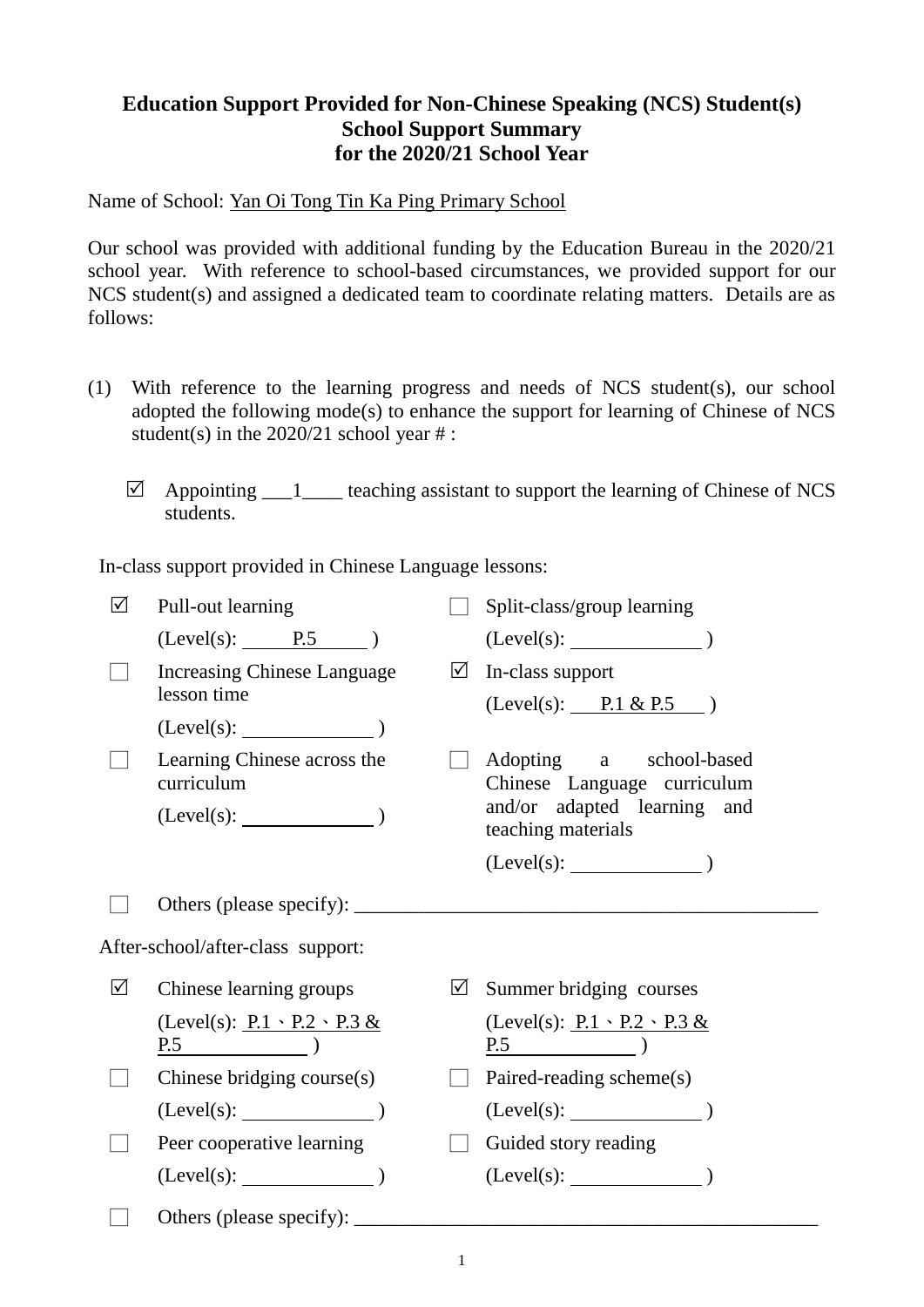- (2) Our school's measures for creating an inclusive learning environment included #:
	- □ Translating major school circulars/important matters on school webpage
	- $\boxtimes$  Organising activities which promote cultural integration/raise sensitivity to diverse cultures and religions (please specify):
		- 1) Set up a "Chinese Virtue Class" and a tutorial theme class to teach relevant knowledge in the growth class.
		- 2) Use stories/articles/picture books to internalize Chinese virtues in daily life.
		- 3) Through thematic activities, deepen the understanding of the theme sentence of "Zhu Zi Zhijia Motto"

\_\_\_\_\_\_\_\_\_\_\_\_\_\_\_\_\_\_\_\_\_\_\_\_\_\_\_\_\_\_\_\_\_\_\_\_\_\_\_\_\_\_\_\_\_\_\_\_\_\_\_\_\_\_\_\_\_\_\_\_\_\_

Providing opportunities for NCS students to learn and interact with their Chinesespeaking peers in school or outside school (e.g. engaging NCS students in uniform groups or community services) (please specify):

\_\_\_\_\_\_\_\_\_\_\_\_\_\_\_\_\_\_\_\_\_\_\_\_\_\_\_\_\_\_\_\_\_\_\_\_\_\_\_\_\_\_\_\_\_\_\_\_\_\_\_\_\_\_\_\_\_\_\_\_\_\_\_\_\_\_ \_\_\_\_\_\_\_\_\_\_\_\_\_\_\_\_\_\_\_\_\_\_\_\_\_\_\_\_\_\_\_\_\_\_\_\_\_\_\_\_\_\_\_\_\_\_\_\_\_\_\_\_\_\_\_\_\_\_\_\_\_\_\_\_\_\_

\_\_\_\_\_\_\_\_\_\_\_\_\_\_\_\_\_\_\_\_\_\_\_\_\_\_\_\_\_\_\_\_\_\_\_\_\_\_\_\_\_\_\_\_\_\_\_\_\_\_\_\_\_\_\_\_\_\_\_\_\_\_\_\_\_\_ \_\_\_\_\_\_\_\_\_\_\_\_\_\_\_\_\_\_\_\_\_\_\_\_\_\_\_\_\_\_\_\_\_\_\_\_\_\_\_\_\_\_\_\_\_\_\_\_\_\_\_\_\_\_\_\_\_\_\_\_\_\_\_\_\_\_

Other measure(s) (please specify):

- (3) Our school's measures for promoting home-school cooperation with parents of NCS students included #:
	- $\Box$  Appointing assistant(s) who can speak English and/or other language(s) facilitating the communication with parents of NCS students
	- $\boxtimes$  Discussing the learning progress (including learning of Chinese) of NCS students with their parents on a regular basis
	- $\Box$  Providing parents of NCS student(s) with information on school choices/further studies/career pursuits for their children
	- $\triangledown$  Explaining to parents of NCS students and emphasising the importance for their children to master the Chinese language

\_\_\_\_\_\_\_\_\_\_\_\_\_\_\_\_\_\_\_\_\_\_\_\_\_\_\_\_\_\_\_\_\_\_\_\_\_\_\_\_\_\_\_\_\_\_\_\_\_\_\_\_\_\_\_\_\_\_\_\_\_\_\_\_\_ \_\_\_\_\_\_\_\_\_\_\_\_\_\_\_\_\_\_\_\_\_\_\_\_\_\_\_\_\_\_\_\_\_\_\_\_\_\_\_\_\_\_\_\_\_\_\_\_\_\_\_\_\_\_\_\_\_\_\_\_\_\_\_\_\_

- $\Box$  Other measure(s) (please specify):
- [#: The support measures mentioned in Parts (1) to (3) above are for reference only. Depending on the different learning progress and needs of NCS student(s) of each school year, as well as allocation of school resources, our school will adjust the support measures concerned.]

For further enquiries about the education support our school provides for NCS student(s), please contact Miss Tse Pui Shan at 24571302.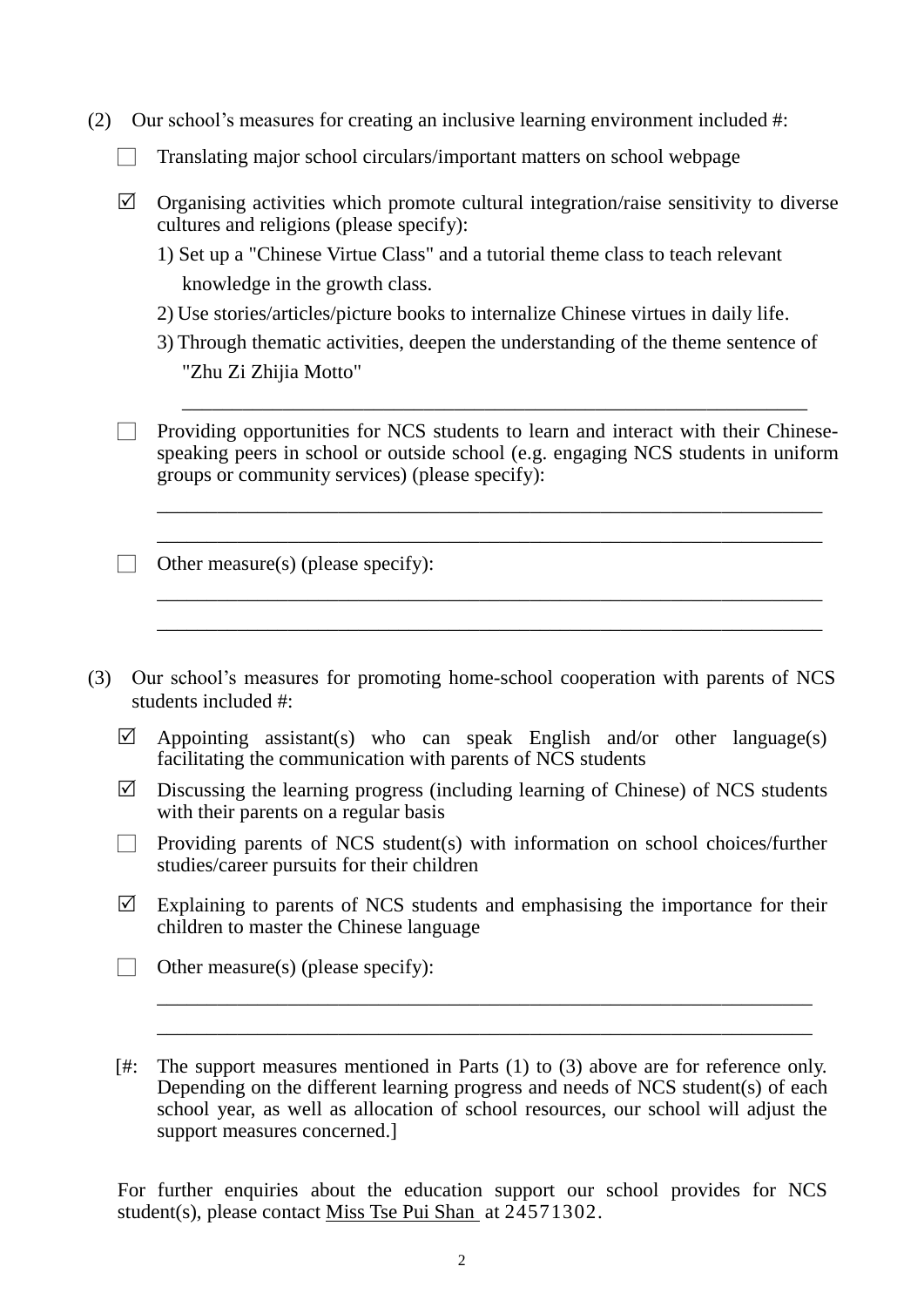## **2020/21** 學年 為非華語學生提供的教育支援 學校支援摘要

學校名稱: \_\_\_\_仁愛堂田家炳小學

本校在 2020/21 學年獲教育局提供額外撥款,並配合校本情況,為該學年 錄取的非華語學生提供支援。有關支援由專責小組統籌。詳情如下:

(4) 本校按非華語學生的學習進度和需要,在 2020/21 學年採用以下 方式加強支援他們的中文學習 #︰

■ 聘請 1 名教學助理, 以支援非華語學生學習中文。

\_\_\_\_\_\_\_\_\_\_\_\_\_\_\_\_\_\_\_\_\_\_\_\_\_\_\_\_\_\_\_\_\_\_\_\_\_\_\_\_\_\_\_\_\_\_\_\_\_\_\_\_\_\_

中文科課堂上提供的支援:

| ☑        | 抽離學習                                     |            | 分組/小組學習<br>(年級:___ <b>___________</b> _        |  |  |
|----------|------------------------------------------|------------|------------------------------------------------|--|--|
|          | 增加中文課節<br>(年級: ___________)              | $\sqrt{}$  | 入班支援教學<br>(年級:_ 一及五____                        |  |  |
|          | 跨學科中文學習                                  |            | 採用校本中國語文課程及/或<br>經調適的學與教材料<br>(年級:____________ |  |  |
|          | 其他(請說明):                                 |            |                                                |  |  |
| 課後提供的支援: |                                          |            |                                                |  |  |
| ☑        | 中文學習小組<br>(年級: <u>一、二、三及</u><br>五      ) | $\sqrt{ }$ | 暑期銜接課程<br>(年級: <u>一、二、三及</u><br>五     )        |  |  |
|          | 中文銜接課程<br>(年級: しゅうしょう)                   |            | 伴讀計劃<br>(年級:                                   |  |  |
|          | 朋輩合作學習<br>(年級: しゅうしょう)                   |            | 故事導讀<br>(年級: ) (1)                             |  |  |
|          | 其他(請說明):                                 |            |                                                |  |  |